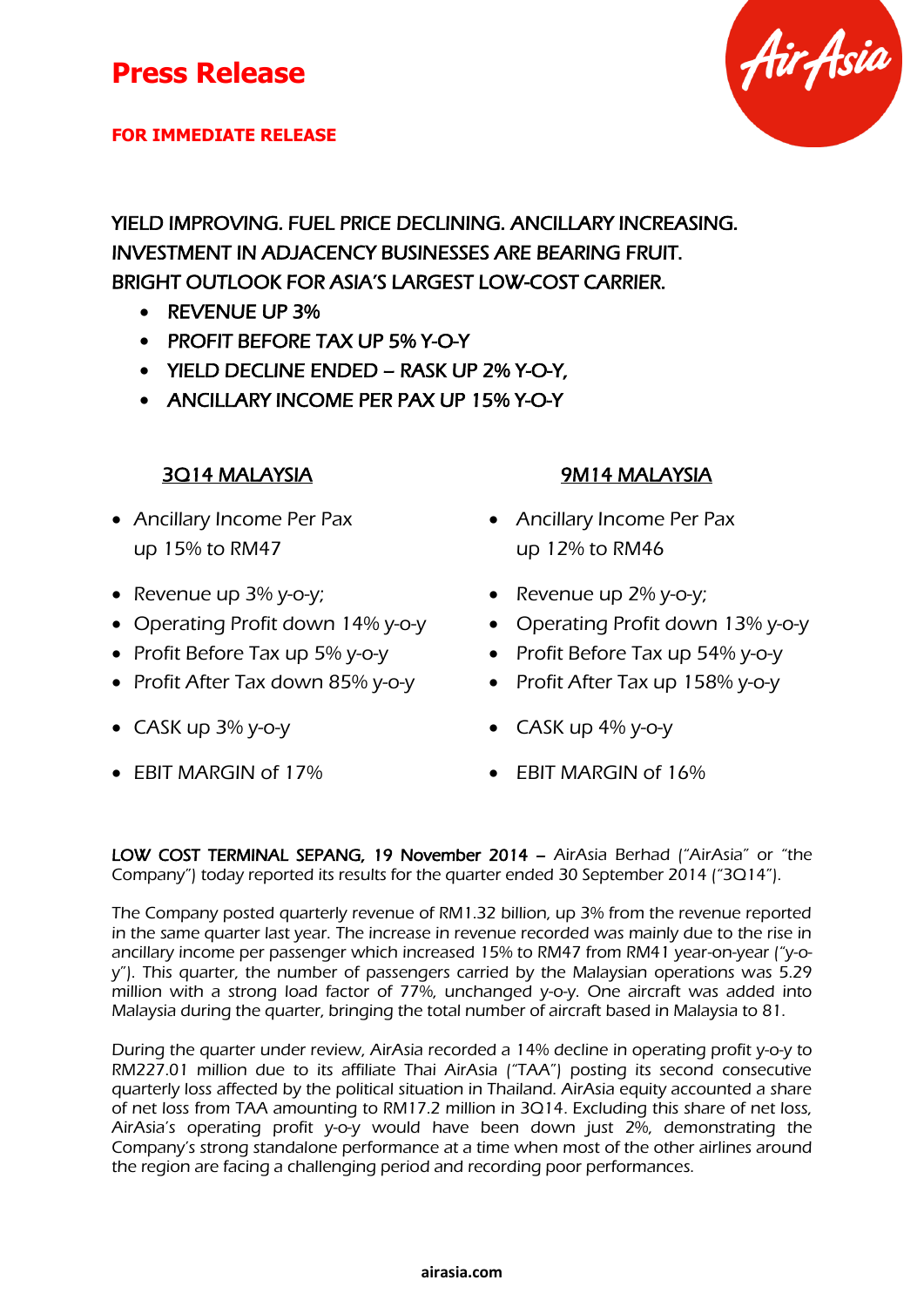# **Press Release**



### **FOR IMMEDIATE RELEASE**

A positive indicator of the improving yield environment would be the Company's average fare, which is flat y-o-y at RM169, indicating that competitors are becoming more rational when it comes to pricing, suggesting an upside curve moving forward. The ancillary business continued to perform, contributing to the Company's positive performance in Revenue per Available Seat Kilometre ("RASK"). Though cost increased slightly primarily due to the loss recorded by TAA as compared to the revenue they recorded during the same period last year, AirAsia still maintains its cost leadership in this market, allowing the company to continue posting strong EBIT margin of 17%. The Company recorded a good 5% y-o-y increase in its profit before tax at RM26.47 million, however due to higher taxation amount recorded y-o-y, profit after tax stood at RM5.40 million, down 85% y-o-y.

AirAsia Berhad CEO, Aireen Omar highlighted, "The Company is seeing an improvement in yield. We managed to maintain our average fare this quarter which is a very good sign, compared to the previous quarters where average fares were down y-o-y. This indicates the end of price war and the Company can now focus on driving more profitability in a more rational environment. Our revenue, measured in terms of RASK, was reported at 15.46 sen which saw an increase of 2% y-o-y. This was driven by our ancillary business which had performed exceptionally well with a 15% increase in ancillary income per pax at RM47 from RM41 the year before. Our initiative and agility to continue offering innovative products to grow positive RASK prove to be one of our biggest strengths. The two new products launched in the third quarter which were the Premium Flex - our special package for business travellers, and the Redbox - a no-frill courier service, saw good take up rates and will only get better."

She added, "This affirms the sustainability of our business model of growing ancillary as one of the key revenue drivers and buffer against external macro challenges such as irrational competition and increase in fuel price. This is especially important at a time when the Company was hit by competitive pressure. Our ancillary performance proves that the AirAsia business model works and is one of the factors that put us ahead of the other players."

The Company's cost, measured in terms of Cost per Available Seat Kilometre ("CASK") was reported at 12.79 sen, up 3% y-o-y mainly due to share of loss from TAA and higher sponsorship costs. Aireen said, "Maintaining a lean operation and low cost structure has always been the Company's top priority. Unfortunately, the situation in Thailand had impacted our Thai operations which led to us equity accounting their losses into income statement. As a Group, AirAsia Berhad is constantly working closely with TAA and the other associates to turn them back into profitability which will benefit the Company." Due to the same reasons above, CASK-ex fuel also recorded an increase of 11% y-o-y at 6.68 sen.

TAA posted revenue of THB5.56 billion in 3Q14, down 1% from the same period last year. This quarter saw an operating loss THB420.03 million which led to a 229% decrease in profit after tax at THB382.14. AirAsia Group CEO Tony Fernandes commenting on regional affiliates, "The decline in TAA's earnings was on the back of lower revenue due to the 14% yo-y decline in average fare which was unavoidable as we had to stimulate travel demand because of the political environment in Thailand. Despite this, TAA recorded a 12% y-o-y increase in the amount of passengers carried and posted a strong load factor of 82%. The decline in average fare was softened by the impressive performance in ancillary whereby the ancillary income per pax recorded 11% y-o-y increase to THB364. TAA's CASK increased by 6% y-o-y to THB1.68 mainly due to the increase in fuel cost as the average fuel price increased by 2% y-o-y, increase in user charges and also a substantial increase in the depreciation cost as the associate took in more aircraft into their balance sheet. As for CASKex fuel, it has increased by 10% to THB0.96."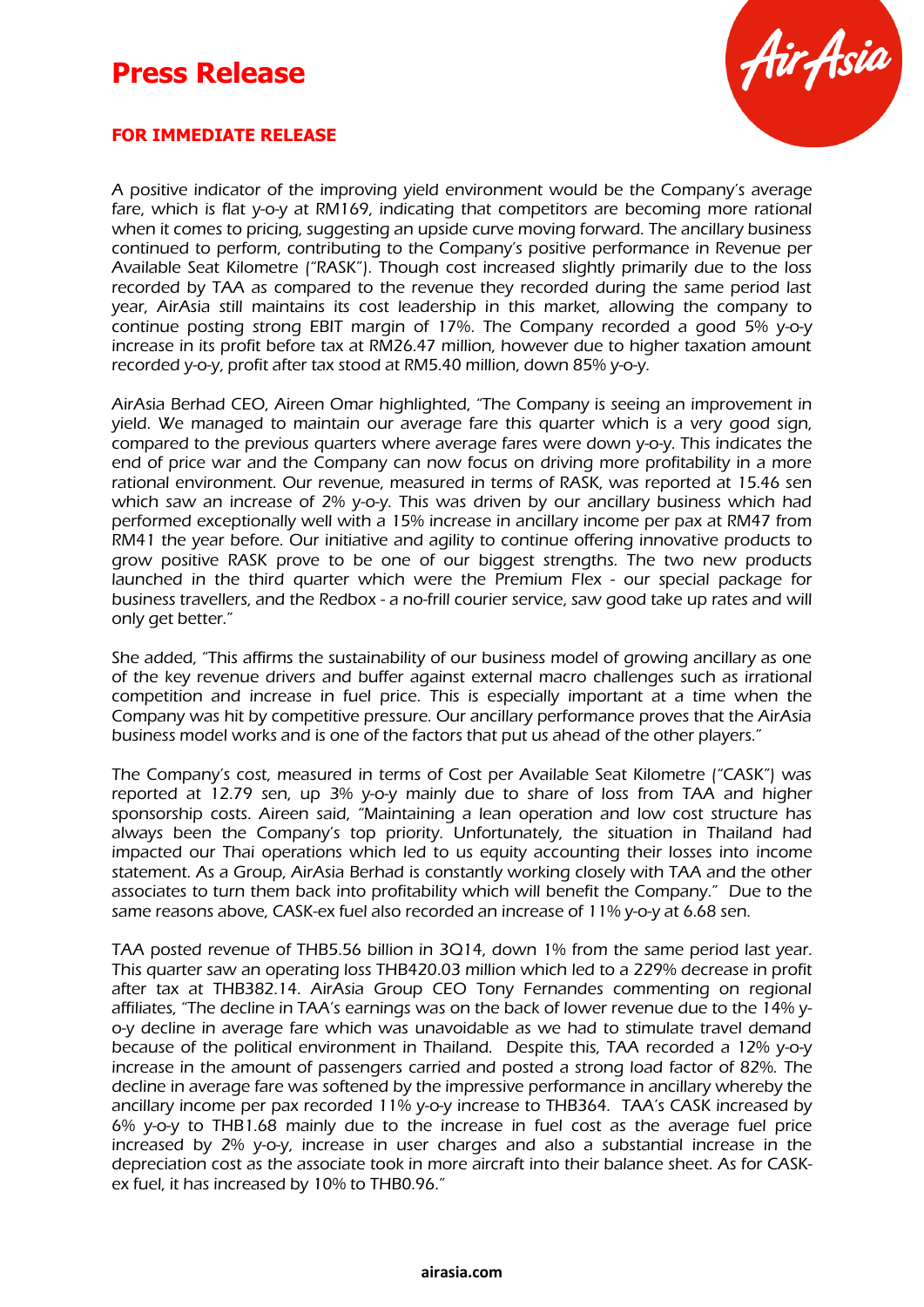# **Press Release**



### **FOR IMMEDIATE RELEASE**

Indonesia AirAsia ("IAA") posted an increase of 7% in revenue to IDR1,719.80 billion from IDR1,614.30 billion last year. IAA's operating profit stood at IDR76.12 billion, down 33% y-oy, allowing the associate to record a positive profit after tax of IDR1.68 billion, down 30% y-oy. Tony highlighted, "Even though Indonesia was hit by the weakening of the Rupiah currency, I am proud to see that IAA has been very disciplined, allowing them to post a profit as compared to the other competitors during this challenging time. The route rationalisation programme we undertook to terminate loss making routes is proving to be working. Although IAA's number of passengers carried dropped by 10% to 1.85 million due to the cutting of non-profitable routes, but thanks to the 18% increase in average fare together with the 22% increase in ancillary income per pax to IDR166,540, IAA still managed to post a good increase in revenue with a strong load factor of 79%, which was up by 4 percentage points ("ppt") y-o-y. In terms of cost, IAA's CASK stood at IDR607.76, up 31% y-o-y whilst CASK-ex fuel rose 55% to IDR354.83 mainly due to aircraft operating lease expense which is a dollar-denominated cost, affected the weakening of the Rupiah currency."

On Philippines' AirAsia's ("PAA"), Tony said, "PAA is still undergoing an aggressive turnaround plan. Network realignment has been done and now we are aggressively pushing marketing efforts in Korea and China. We are building our sales and distribution channels to optimise profitability and we are also looking into developing Kalibo as a key hub also other leisure destination like Puerto Princessa .We have also managed to move all international operations to Terminal 3 which I believe is one catalyst for the company and our passengers. The Zest brand will cease to exist as congressional approval is imminent I am very confident this airline will turnaround with the plans we have out in place.".

For the first time this quarter, the recently launched AirAsia India's ("AAI")operating statistics were disclosed to the public. Tony mentioned, "Our Indian operations started out very well, recording a load factor of 75% in its first full quarter of operations with two aircraft based in Bengaluru. More aircraft will be put into India and we will be opening up Goa as our next hub."

Two of the Company's adjacency businesses are now recording healthy profits, which led to a 342% y-o-y increase in share of results of jointly controlled entities. The Asian Aviation Centre of Excellence Sdn Bhd ("AACOE") recorded a net profit of RM57.0 million in 3Q14 of which RM28.5 million was equity accounted by AirAsia. AAE Travel Pte Ltd ("AAE Travel") on the other hand recorded a net profit of RM30.4 million of which RM15.2 million was equity accounted by AirAsia. Tony said, "I am proud to see that our private equity businesses are posting strong earnings, allowing us to reap the fruit of our investments. These adjacency businesses, along with the associate companies, will only get bigger and this will translate into higher contributions to AirAsia Berhad, which should be very attractive for investors."

### **Outlook**

Commenting on the Company's outlook, Tony said, "The competitive environment is becoming more rational. This is evident from the performance of our average fare in 3Q14 and the rest of the year where we see a positive upward trend. It was a tough quarter for a lot of airlines, hence forcing them to re-examine their strategy, cost structure, capacity deployment, and pricing to ensure sustainability. Adding on to this, the downward trend of fuel price will be very good for the Company and the Group as a whole as fuel takes up 50% of our overall cost."